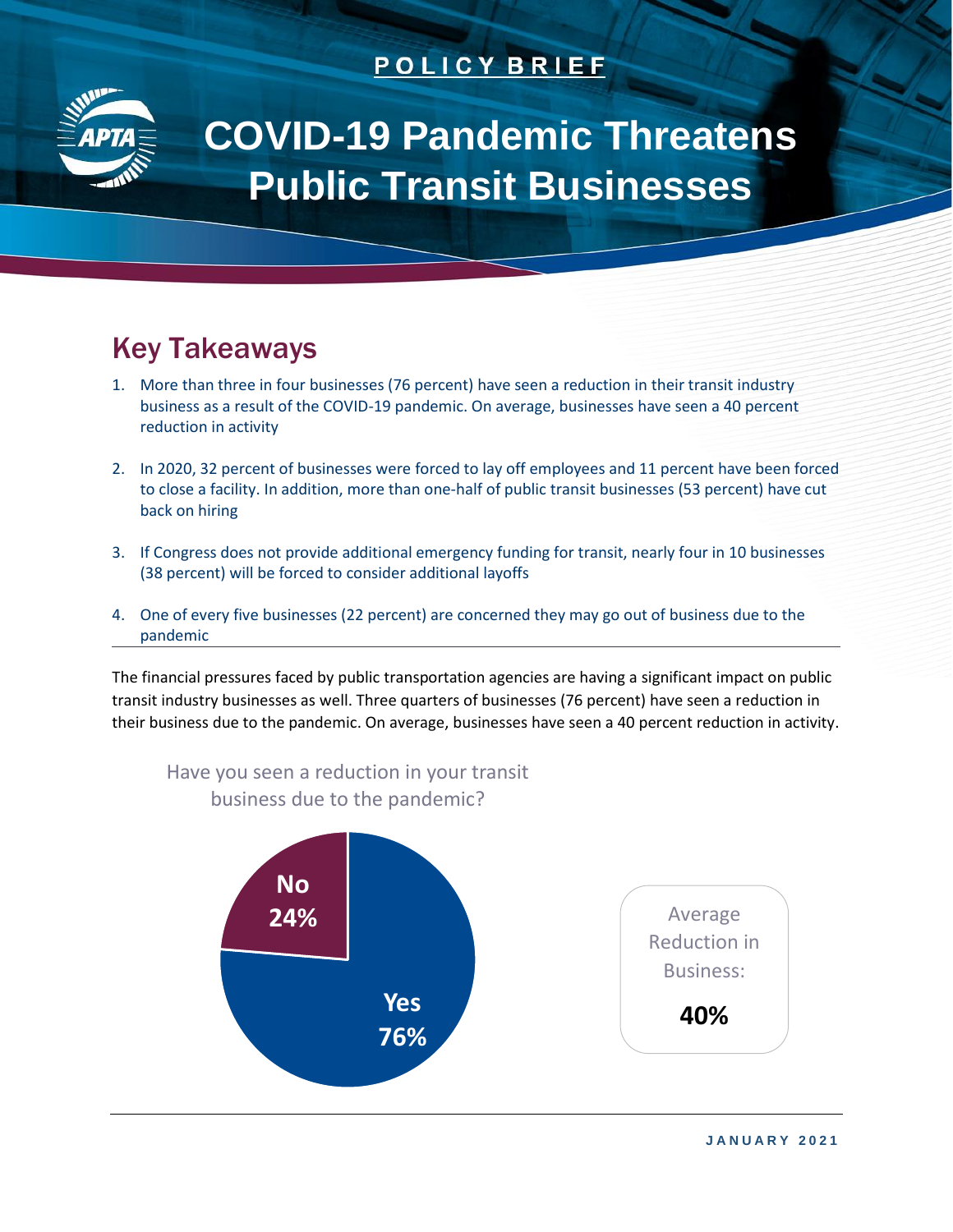One-third of businesses (35 percent) have furloughed employees as a result of the pandemic. More than one-half (53 percent) of businesses have cut back hiring, four in 10 businesses (39 percent) have deferred investments in their company, and 11 percent have been forced to close a facility.



If Congress does not provide additional emergency funding for transit, nearly four in 10 businesses (38 percent) are considering laying off employees and nearly one in five businesses (17 percent) are considering closing a facility.



**C O V I D - 1 9 P A N D E M I C T H R E A T E N S P U B L I C T R A N S I T B U S I N E S S E S J A N U A R Y 2 0 2 1**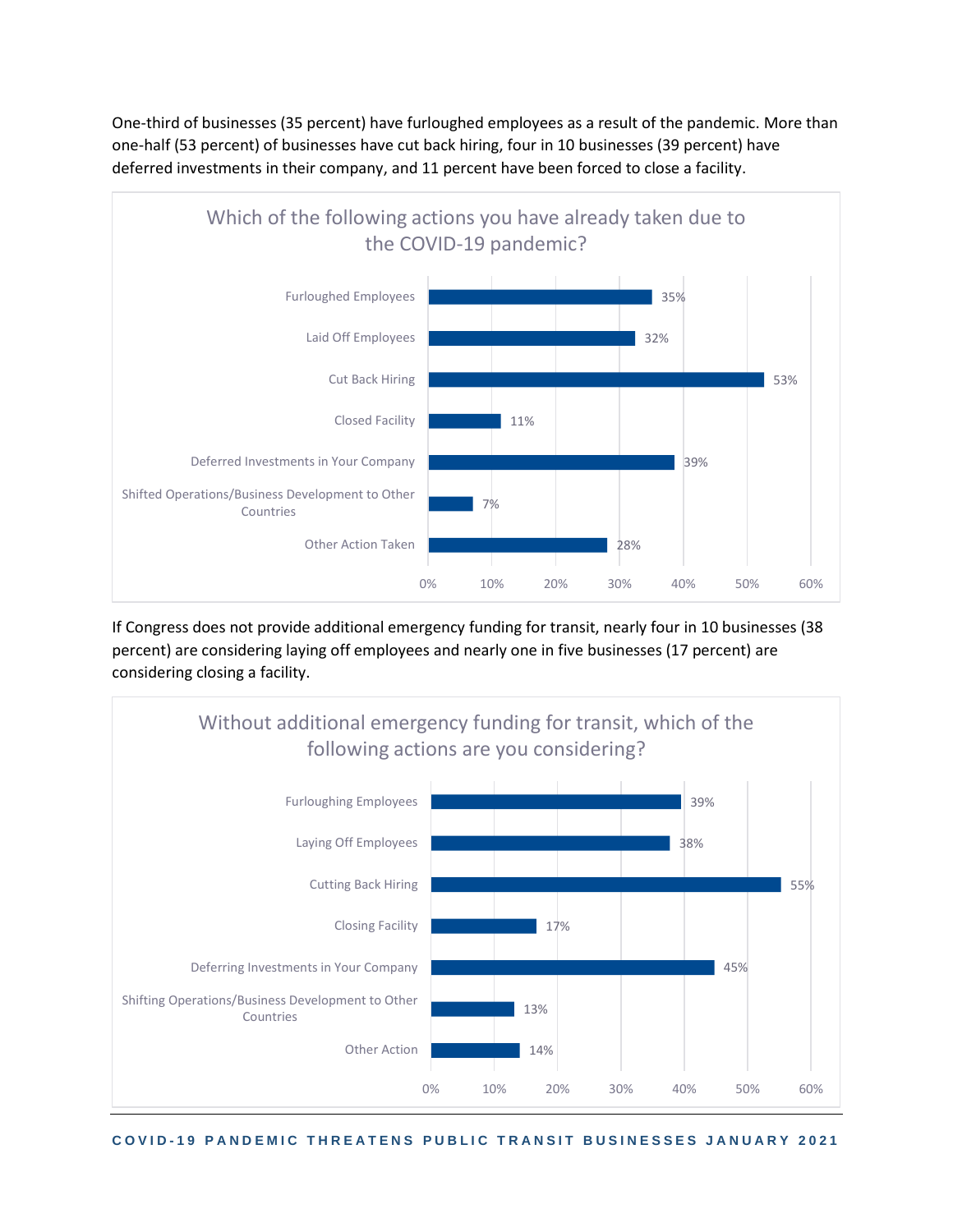

One of every five businesses (22 percent) are concerned they may go out of business due to the pandemic.

## **About the Survey**

This survey of APTA business members was conducted in January 2021. One hundred and fourteen (114) APTA business members, representing a variety of sectors, responded.